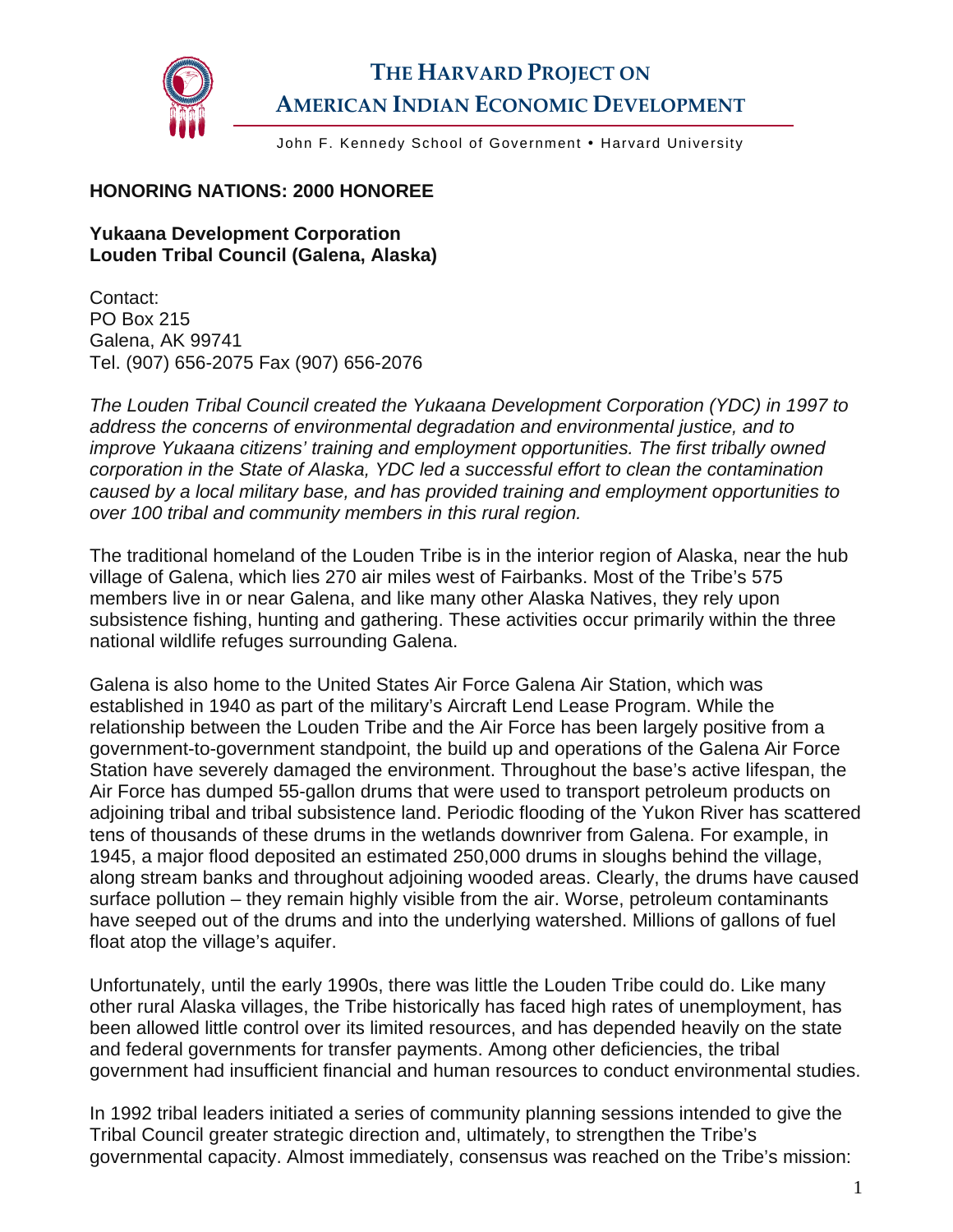"To Govern Ourselves." Moreover, both the community and the tribal government embraced a theme that would guide their actions from then on: "Neel ghul neets niiy," which translates to "We Work Together, We Help Each Other."

In correspondence with this renewed commitment to self-governance and cooperation, tribal members voiced a number of community goals. These included new job opportunities, improved health and well being, and a clean environment. Community members were particularly concerned about environmental contamination in Galena. Despite the military's claim that its presence had not affected human health, community members asserted that the Air Force Station had damaged the health of their homeland and compromised their hunting, fishing and subsistence resources.

In 1994-95, with grant funding, the Tribe undertook a series of studies to assess the environment. An independent environmental engineering firm found significant contamination of heavy metals, pesticides and petroleum-based products, and it recommended that as many as 64 sites receive further environmental assessment. The new data convinced the Tribe that it must take action.

The Tribe considered two options – engage in costly litigation against the U.S. military, or work cooperatively with it to remedy the situation. Consistent with "Neel ghul neets niiy," the Tribe chose the latter, and in 1996 brought together 27 state and federal agencies in a public meeting to demonstrate the Tribe's willingness to cooperate, government-to-government basis, in environmental remediation. Drum removal was the community's top priority.

While the Air Force was committed to the project, the Louden Tribe encountered several practical obstacles. First, tribal and community members were untrained in environmental remediation, making it impossible for them to participate, much less lead an environmental clean up until they obtained proper certification. Second, there were no environmental remediation businesses in or near Galena. Up to this point, contractors from outside the region would come to Galena, bring their own trained employees, do the work and leave. In fact, local hire was only about 20 percent on any contracted project.

To address the first problem, the Tribe decided that it would build its pool of qualified labor by collaborating with the Environmental Protection Agency, the Alaska Department of Environmental Conservation, laborers' and operators' unions and others to train community members. Then the Tribe took the lead in establishing a regional job bank for Galena and five surrounding villages. All six villages joined in the Koyukon Labor Agreement, which stipulates that any company seeking to hire laborers for a project in the region (any project, not just an environmental clean-up project) must first submit a call for local hires.

In 1997, having developed a pool of qualified labor, the Tribe was ready to address the second problem, the lack of a local environmental remediation business. To do so, the Council made a move that was unprecedented in Alaska – it created the Yukaana Development Corporation (YDC) as a for-profit tribal corporation, chartered under State of Alaska Laws. The Louden Tribal Council realized, creatively, that YDC could be both an economic development strategy and a means for addressing its citizens' environmental degradation, environmental justice and self-determination concerns.

To help assure YDC's success, the tribal government has insulated YDC from internal and external (government-to-government) political issues. In particular, it created a sevenmember corporate Board of Directors, whose members operate under conflict of interest rules. The tribal government is then able to concentrate on political concerns (such as its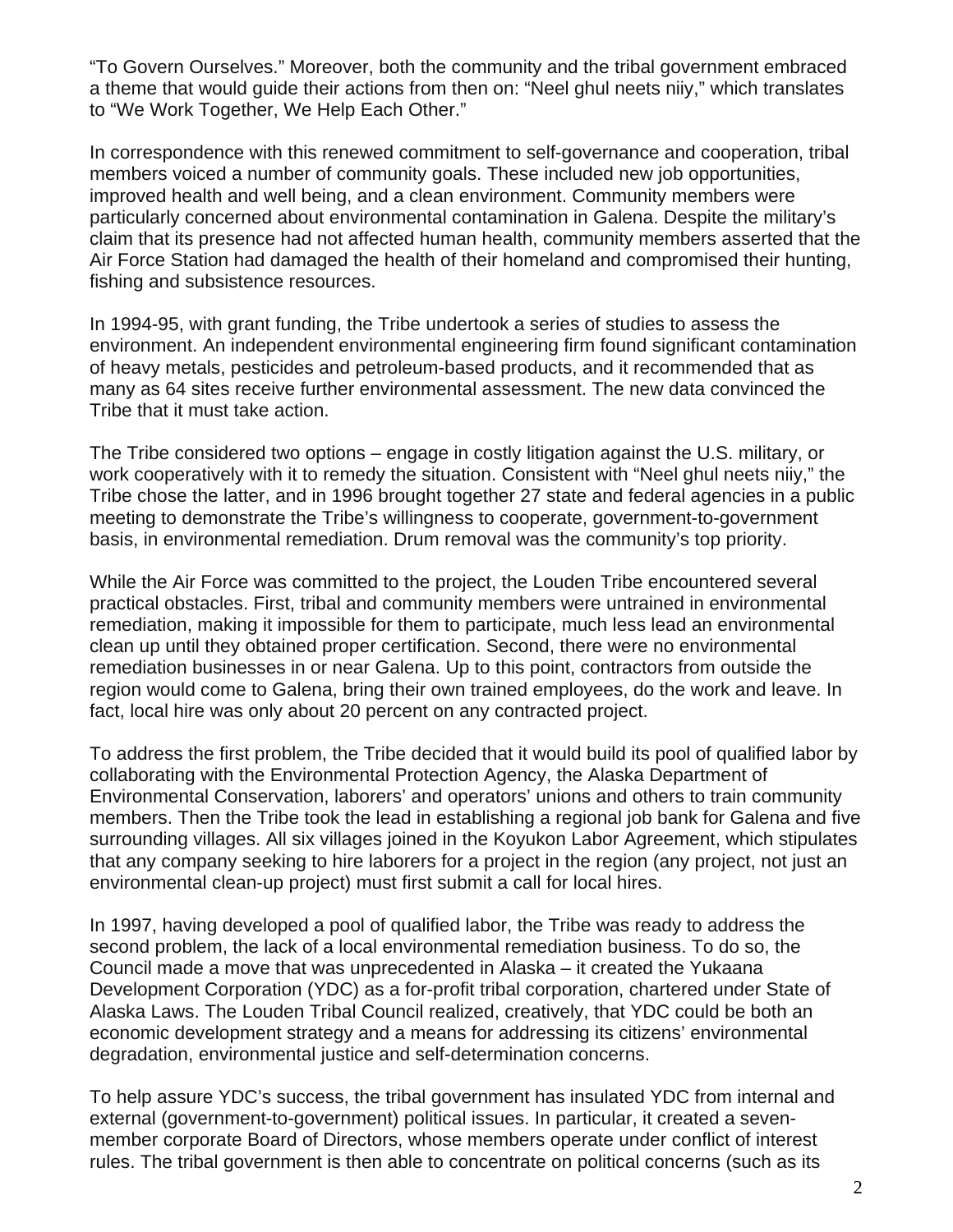relationship with the USAF), and YDC's Directors are able to focus on economic development, profit generation, training and employment. All dividends from YDC are to be assigned back to the Tribe to expand programs and services for the tribal community's benefit.

The Louden Tribal Council has enjoyed many successes since YDC's incorporation. Indeed, this operation represents many firsts. Not only is YDC the first tribally owned enterprise in Alaska, but it works under the first memorandum of agreement between a tribe and the USAF, and Louden is the first tribe to be approved to provide environmental remediation services to a semi-active military base in Alaska.

As an environmental remediation business, YDC is meeting critical needs. In November 1997, Yukaana employees were able to respond to a large oil spill in a bay 1,200 miles away within 12 hours, an effort that earned the Louden Tribe a citation from the State of Alaska. Shortly thereafter, Arctic Slope Construction, Inc. (ASCI) subcontracted YDC to stage and compact 38,000 barrels (contaminated and uncontaminated) for removal. In 1999, YDC was the major subcontractor on a \$2.7 million project to clean a 10-mile radius surrounding the Galena Air Force Station, and the company successfully removed 12,000 55-gallon drums and 3,200 barrels of tar products from the area. Today, YDC continues to provide environmental remediation and demolition services for the Air Force through its partnerships with the Bethel Native Corporation International and ASCI (the latter has been an ongoing mentor to YDC in the managerial and technical aspects of environmental remediation contracts). While there is much to be done before the Louden Tribe will consider the area environmentally clean, YDC's achievements already have given them great success in selfgovernance. The Corporation increases the Tribe's control over matters, environmental or otherwise, that concern its people.

YDC has increased training and employment opportunities in a region where such opportunities are highly seasonal and very scarce. Depending on the remediation needs stipulated in its contracts, YDC works with its partners – the laborers' and operators' unions, the EPA and others - to organize workforce training. As a result, more than 120 community members (representing one-fifth of the tribal membership) have received certification in handling hazardous material and, of these, 36 are additionally qualified for asbestos abatement and lead-based paint removal. It is through such collaboration and training that the Corporation has been able to gain the necessary technical expertise to continue to expand its portfolio of services and offer new employment opportunities. Local hire on contracted projects now exceeds 80 percent.

Moreover, while tribal members expressed an interest in remediation from the start, YDC's development and growth have further galvanized the community. Members and nonmembers alike acknowledge the benefits that YDC has brought – a sense of shared pride, renewed commitment to community action, and perhaps most importantly, the notion of "Neel ghul neets niiy."

This initiative is easily replicable among the more than 200 federally recognized tribes in the Alaska. Already, YDC is assisting the Naknek, a village in the Bristol Bay region, to establish a for-profit tribal corporation with 8(a) minority contractor status. Further, there are more than 600 military sites in Alaska (most abandoned, most contaminated) that present significant demand for environmental remediation services. To be sure, the Louden Tribe is already laying the groundwork for replication. They are working with the U.S. Fish and Wildlife Service and Galena City Schools to develop and deliver curriculum to Native students about environmental protection.